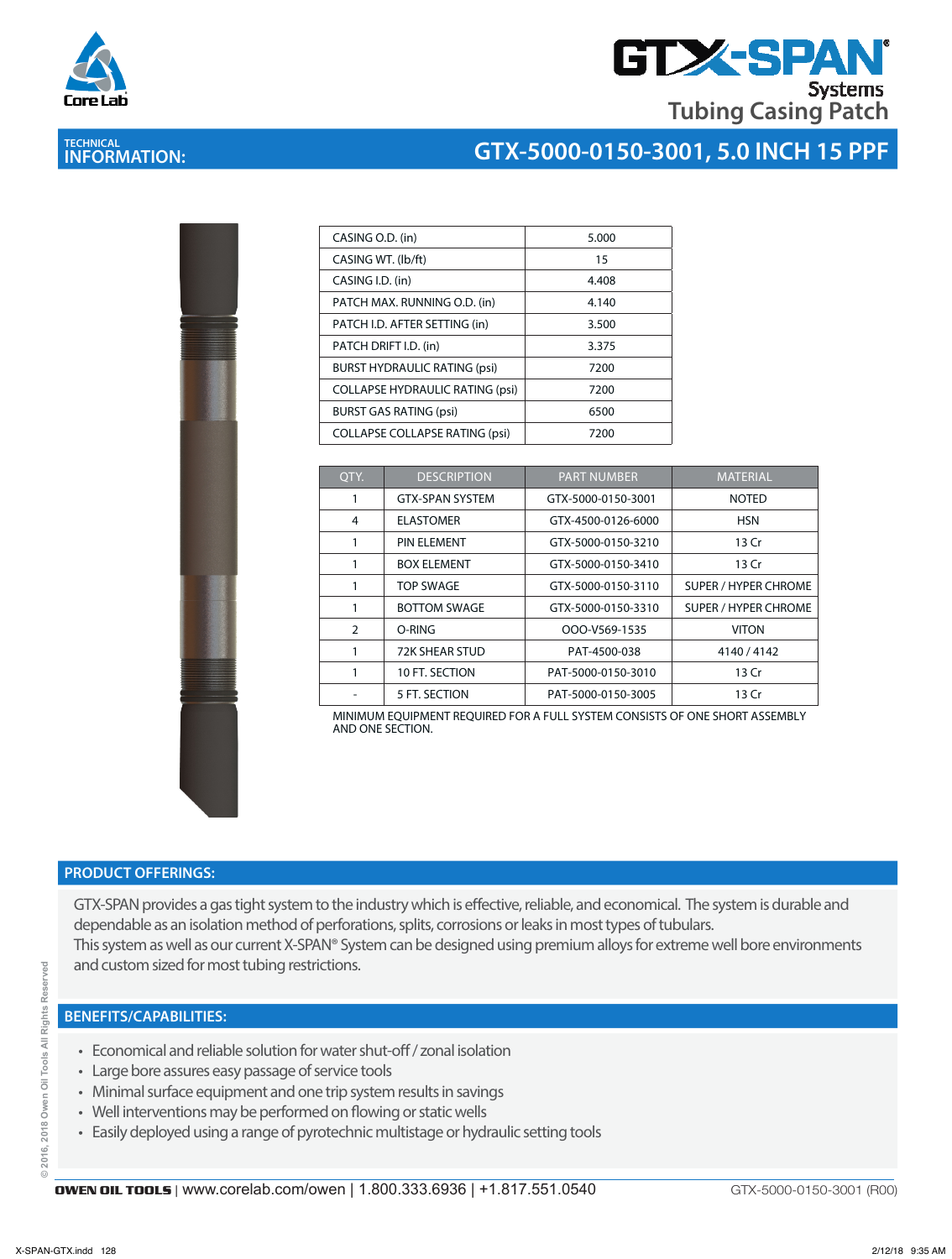

# **GTX-SPAN Tubing Casing Patch**

**GTX-5000-0150-3001, 5.0 INCH 15 PPF** <sup>C</sup>

### **TECHNICAL INFORMATION:**

# $Ø4.140$  $\phi$ 3.500  $\emptyset$ 4.140  $\phi$ 3.500  $\emptyset$ 4.000  $\emptyset$ 3.500  $Ø4.140$  $\emptyset$ 3.500  $\emptyset$ 3.500  $\emptyset$ 4.140 7.44 8.44 120.00 10.25 7.69

| CASING O.D. (in)                       | 5.000 |
|----------------------------------------|-------|
| CASING WT. (Ib/ft)                     | 15    |
| CASING I.D. (in)                       | 4.408 |
| PATCH MAX. RUNNING O.D. (in)           | 4.140 |
| PATCH I.D. AFTER SETTING (in)          | 3.500 |
| PATCH DRIFT I.D. (in)                  | 3.375 |
| <b>BURST HYDRAULIC RATING (psi)</b>    | 7200  |
| <b>COLLAPSE HYDRAULIC RATING (psi)</b> | 7200  |
| <b>BURST GAS RATING (psi)</b>          | 6500  |
| <b>COLLAPSE COLLAPSE RATING (psi)</b>  | 7200  |

| QTY.         | <b>DESCRIPTION</b>                     | <b>PART NUMBER</b> | <b>MATERIAL</b>             |
|--------------|----------------------------------------|--------------------|-----------------------------|
| 4            | <b>ELASTOMER</b>                       | GTX-4500-0126-6000 | <b>HSN</b>                  |
| $\mathbf{1}$ | PIN ELEMENT                            | GTX-5000-0150-3210 | 13 Cr                       |
| 1            | <b>BOX ELEMENT</b>                     | GTX-5000-0150-3410 | 13 Cr                       |
| 1            | <b>TOP SWAGE</b>                       | GTX-5000-0150-3110 | SUPER / HYPER CHROME        |
| $\mathbf{1}$ | <b>BOTTOM SWAGE</b>                    | GTX-5000-0150-3310 | <b>SUPER / HYPER CHROME</b> |
| 4            | O-RING                                 | OOO-V569-1535      | <b>VITON</b>                |
| $\mathbf{1}$ | <b>72K SHEAR STUD</b>                  | PAT-4500-038       | 4140/4142                   |
| $\mathbf{1}$ | SET SCREW 1/4 INCH X 20 TPI, 5/16 INCH | PUR-0501-030       | <b>ALLOY</b>                |
| $\mathbf{1}$ | 10 FT. SECTION                         | PAT-5000-0150-3010 | 13 Cr                       |
| $\mathbf{1}$ | <b>SLEEVE NUT</b>                      | SET-3250-120       | 4130/4140                   |
| $\mathbf{1}$ | <b>SLEEVE LOCK NUT</b>                 | SET-3250-121       | 4130/4140                   |
| $\mathbf{1}$ | SETTING SLEEVE ASSEMBLY                | SET-3250-126A      | <b>SEE TABLE</b>            |
| $\mathbf{1}$ | <b>OUICK CHANGE ROD</b>                | SET-3250-130       | 4130/4140                   |
| 1            | QUICK CHANGE NUT                       | SET-3250-131       | 4130/4140                   |
| $\mathbf{1}$ | <b>LOCK NUT</b>                        | SET-3500-025       | 1213/1215                   |
| 1            | <b>TOP ADAPTER ROD</b>                 | SET-3250-132       | 4130/4140                   |
| 2            | ROD TANDEM CONNECTOR                   | SET-3250-133       | 4130/4140                   |
| 1            | 2 FT. ROD                              | SET-3250-199       | 4130/4140                   |
| 1            | <b>BOTTOM ROD EXTENDED</b>             | SET-3250-136L      | 4130/4140                   |
| 1            | <b>COLLET ASSEMBLY</b>                 | SET-3250-144       | <b>NOTED</b>                |
| 1            | <b>COLLET BODY</b>                     | SET-3250-145       | 4130/4140                   |
| 1            | <b>END SUB</b>                         | SET-3250-139       | 4140 / 4142                 |
| $\mathbf{1}$ | <b>COLLET SUPPORT</b>                  | SET-3250-140       | 4140                        |
| 1            | <b>ROD SUPPORT</b>                     | SET-3250-142       | <b>ALUMINIUM</b>            |

MINIMUM EQUIPMENT REQUIRED FOR 10 FT. SYSTEM